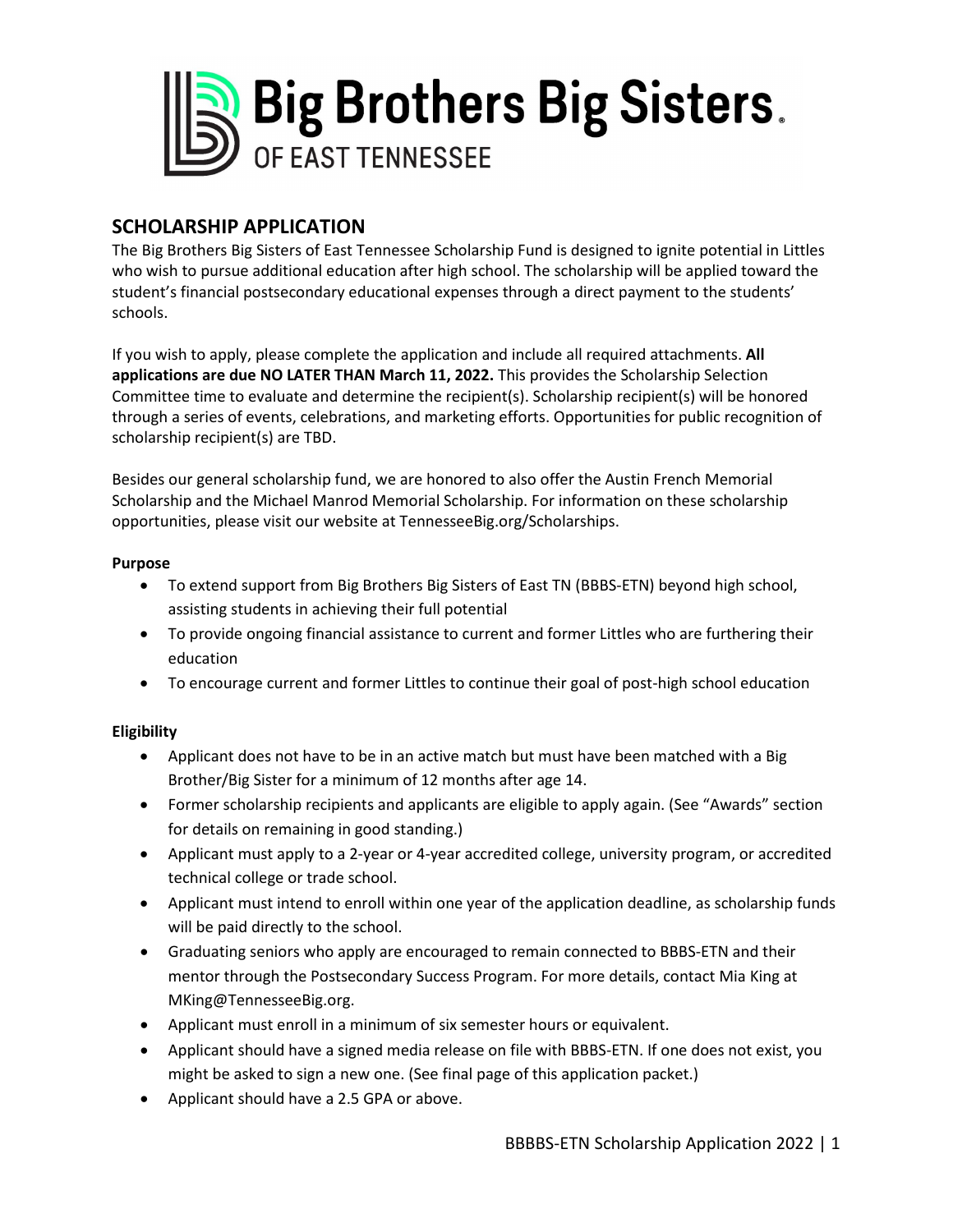### **Application**

- Applications should be sent to Jennifer Davis, Chief Program Officer. They will be reviewed by an independent scholarship committee consisting of the BBBS-ETN Program Committee and members of the BBBS-ETN Board of Directors. If you do not have access to computers or printers, please email ALeavitt@TennesseeBig.org to secure a time slot in the BBBS-ETN Success Center.
- Applicants will be notified by BBBS-ETN when an application is received.
- Applications must be received by the deadline.
- Littles will complete an application that includes, among other items, description of the program to which they have been accepted and reasons why they want to pursue the educational program.
- Any questions regarding the application or process can be directed to the Scholarship Coordinator Jennifer Davis, JDavis@TennesseeBig.org.

### **Selection**

- A Scholarship Selection Committee will make the selections.
	- o The Scholarship Selection Committee will be comprised of at least one member of the BBBS-ETN Board of Directors and the BBBS Program Committee. The committee may also have the Chief Executive Officer, Chief Program Officer, at least one member of the community-at-large with expertise in education and may also include a previous scholarship recipient (after the first year) who is not applying for the scholarship.
	- o Scholarship Selection Committee members are appointed annually.
- Selection of recipients will be based primarily on the student's likelihood of success and secondarily on financial need, as documented in the student's application.
- Applicants may be contacted by the Scholarship Coordinator if additional information is requested from the Scholarship Selection Committee.

### **Awards**

- Award amounts are determined annually by the Scholarship Selection Committee.
- Funds are distributed by BBBS-ETN directly to the educational institution unless other arrangements are made.
- BBBS-ETN will notify students of awards by mid-April.
- The minimum individual award is \$500; the maximum individual award is \$2,500. Additional awards are available. See "Verification Statements" page for details.
- Awards may be used for tuition, fees, and required books and materials.
- Awards will be renewable based on completing the following:
	- $\circ$  Writing an annual thank you letter that is sent to the Scholarship Coordinator, Jennifer Davis, by Sept. 1. (This thank you letter will be shared with scholarship donors.)
	- o Attending required scholarship event(s), as applicable.
	- o Maintaining a GPA of 2.5.
		- If at any point during their studies the recipient is not meeting the criteria, the student will be placed on probationary scholarship status. Recipient must meet with the Scholarship Coordinator, Jennifer Davis, and agree to probationary terms in order to remain in good standing. If the student fulfills the agreed upon terms and meets the scholarship criteria at the end of the probationary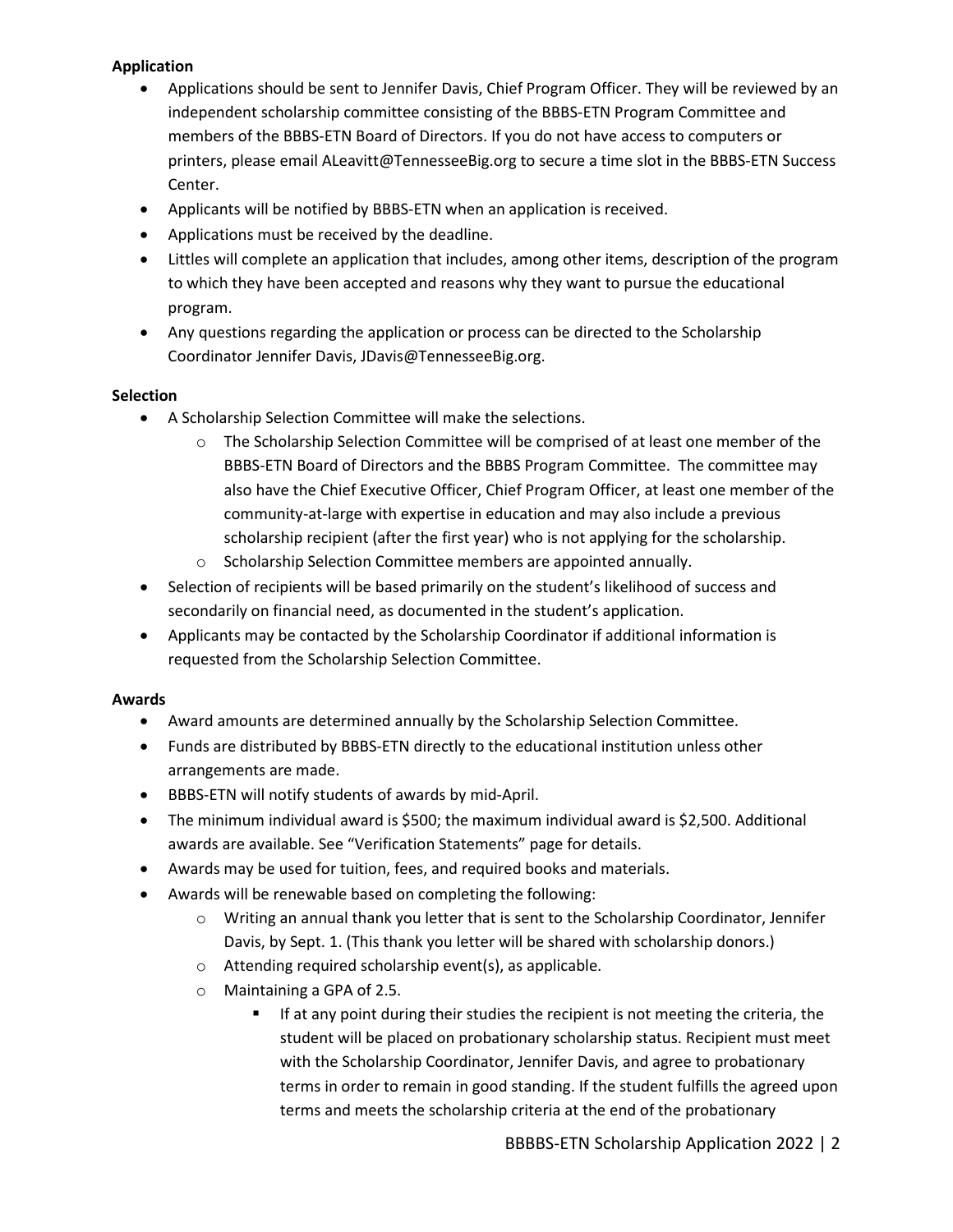semester, the scholarship can be continued and the probationary status will be lifted. However, if the student either does not agree to the probationary terms or does not meet the agreed upon probationary terms at the end of the probationary semester, the student will not be eligible for future scholarship funding.

- o No recipient can receive more than four awards.
- In any given year, any funds available for awards which are not awarded are to be returned to the scholarship fund.

# **BIG BROTHERS BIG SISTERS OF EAST TENNESSEE SCHOLARSHIP FUND | Student Application | Application Deadline: March 11, 2022**

Please read this form carefully and answer each question completely. Mark N/A for any items not applicable.

### **APPLICANT INFORMATION:**

| <b>FAMILY INFORMATION:</b>                                               |  |  |  |
|--------------------------------------------------------------------------|--|--|--|
|                                                                          |  |  |  |
|                                                                          |  |  |  |
|                                                                          |  |  |  |
| Phone number(s) : $\sqrt{\frac{1}{2} \sum_{n=1}^{n} (n-1)!}$             |  |  |  |
|                                                                          |  |  |  |
| Have you completed the Free Application for Federal Student Aid (FAFSA)? |  |  |  |
| Yes<br>No                                                                |  |  |  |
|                                                                          |  |  |  |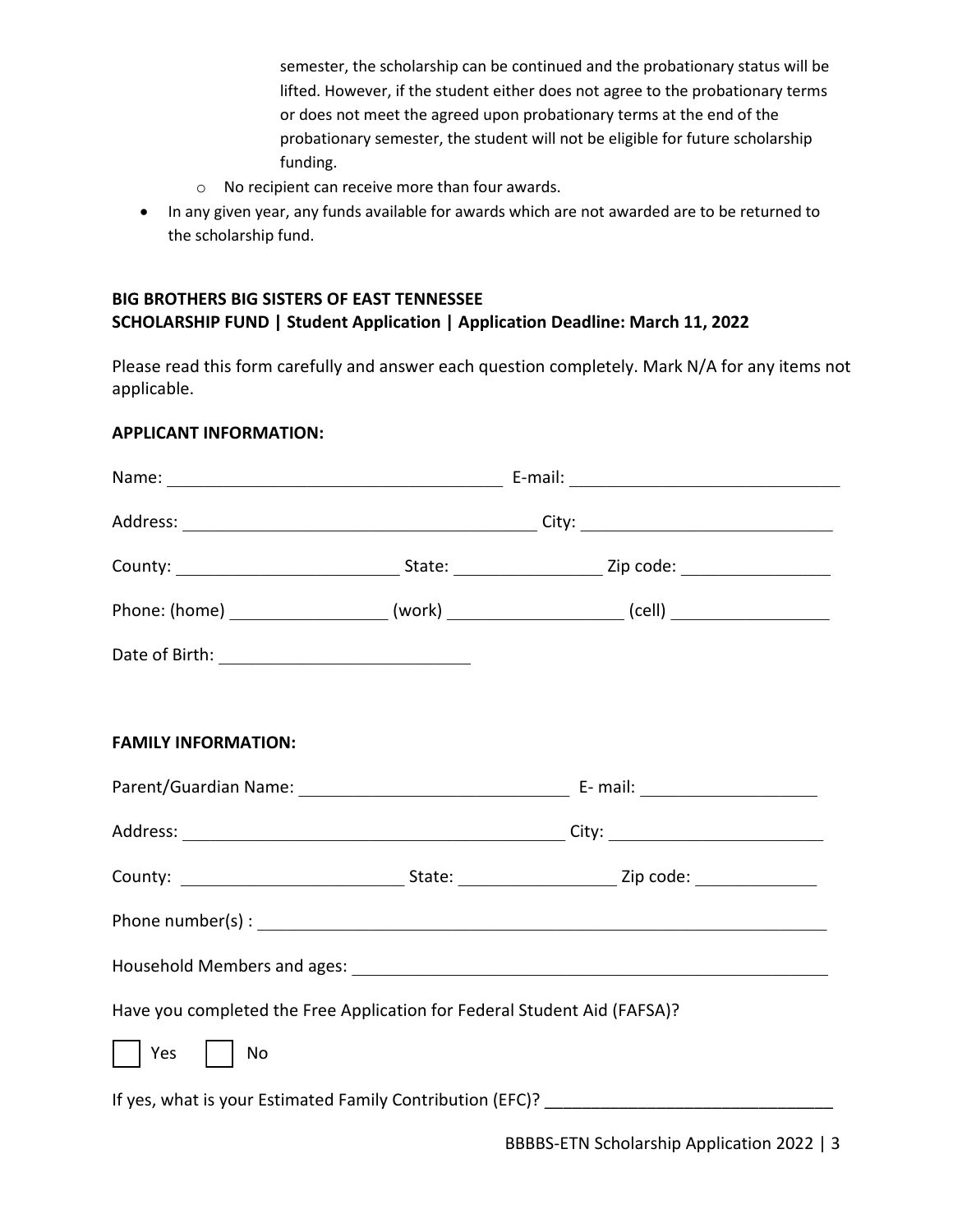Does your family plan to financially contribute to your education tuition and if yes, how much assistance will they be providing \_\_\_\_\_\_\_\_\_\_\_\_\_\_\_\_\_\_\_\_\_

| <b>CURRENT EDUCATION:</b>                         |                                  |
|---------------------------------------------------|----------------------------------|
|                                                   |                                  |
|                                                   |                                  |
|                                                   |                                  |
|                                                   |                                  |
| <b>Estimated Graduation date:</b> Analyzed School | Current GPA: <u>____________</u> |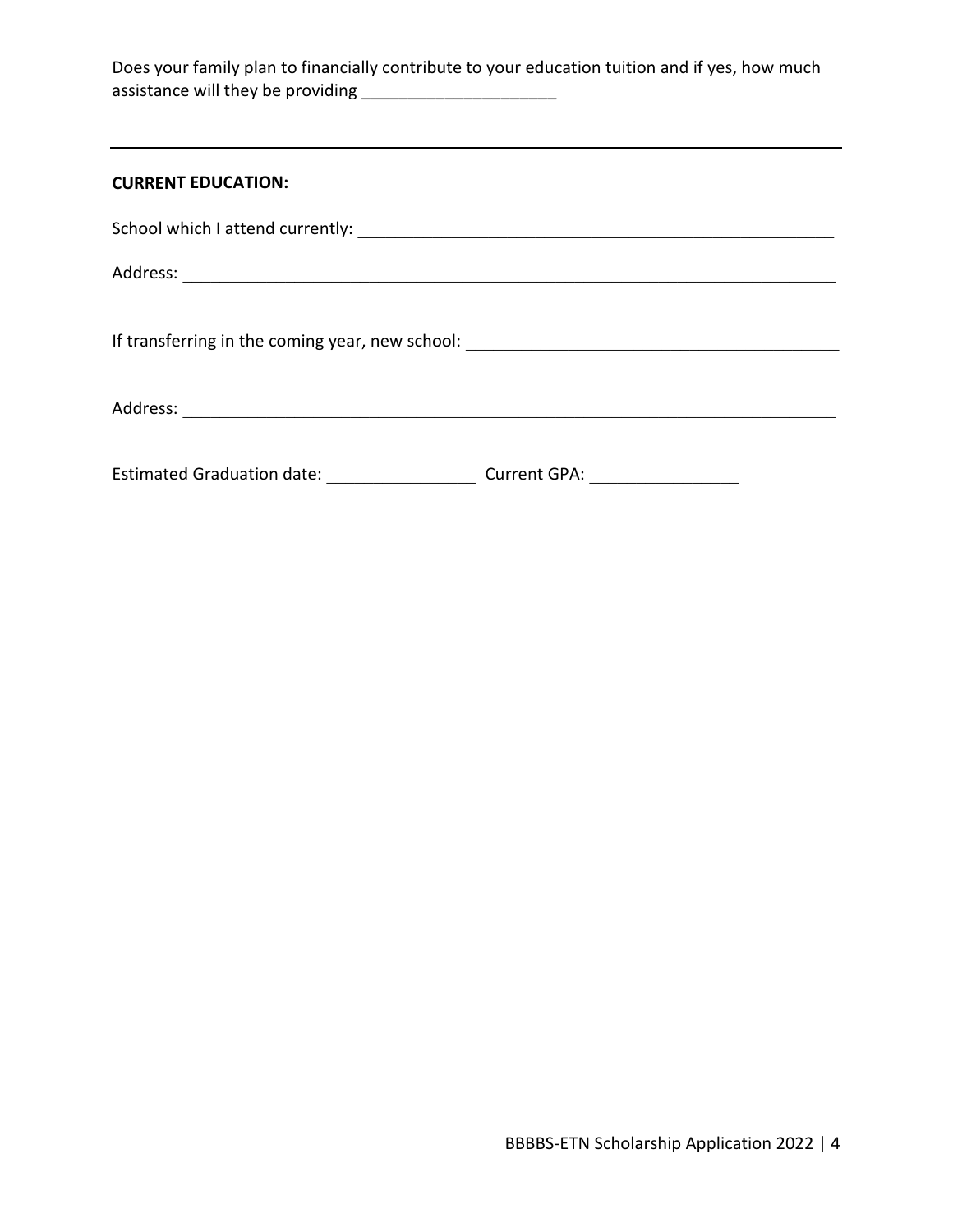EXTRACURRICULAR ACTIVITIES (clubs, sports, religious/political organizations, etc.)

VOLUNTEER EXPERIENCE (fundraising, tutoring, community service etc.)

**HONORS / AWARDS** 

ADDITIONAL INFORMATION (employment, hobbies, accomplishments, etc.)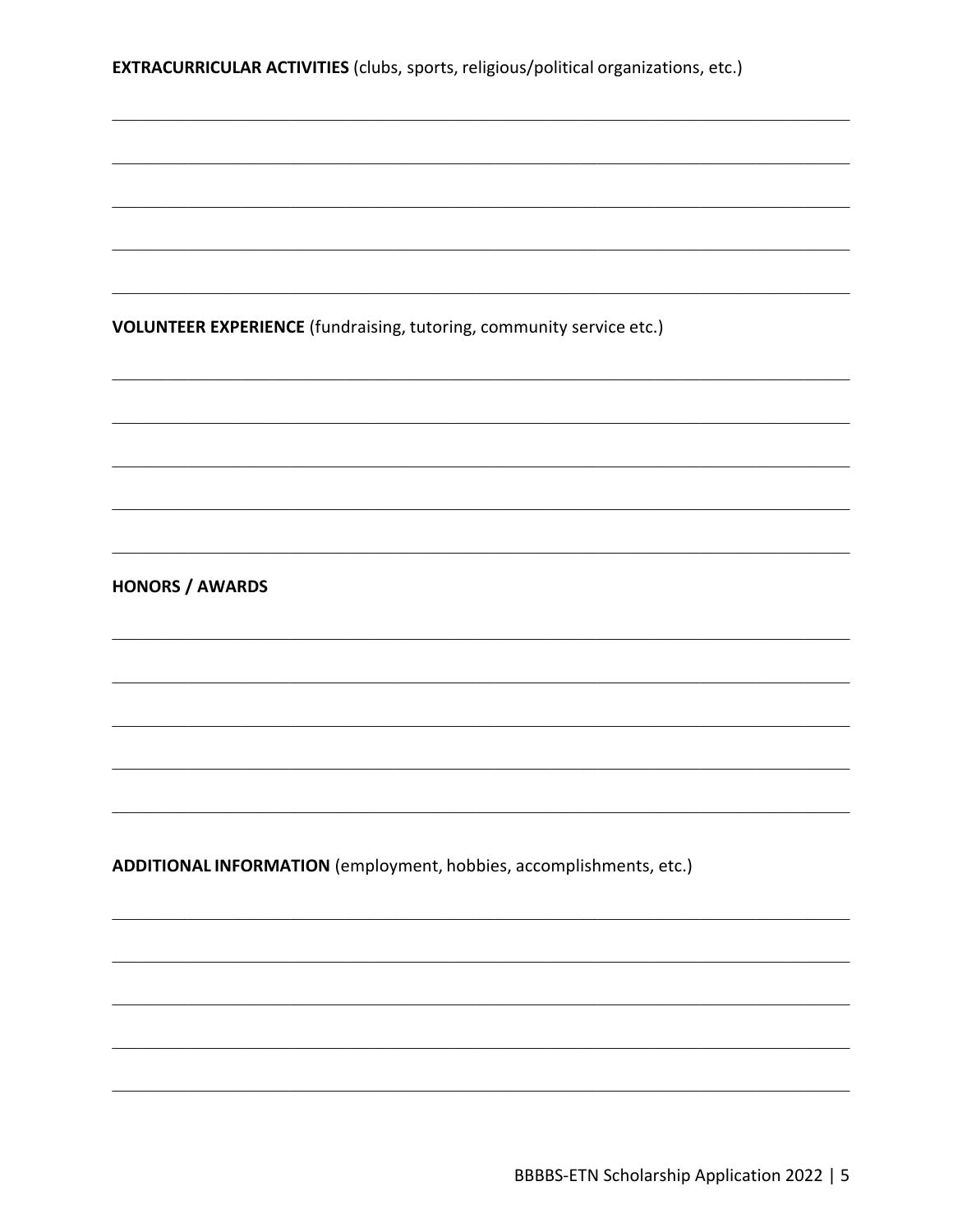| ESSAY QUESTION: Please comprise one essay, of no more than 500 words, which addresses |
|---------------------------------------------------------------------------------------|
| the questions below:                                                                  |

\_\_\_\_\_\_\_\_\_\_\_\_\_\_\_\_\_\_\_\_\_\_\_\_\_\_\_\_\_\_\_\_\_\_\_\_\_\_\_\_\_\_\_\_\_\_\_\_\_\_\_\_\_\_\_\_\_\_\_\_\_\_\_\_\_\_\_\_\_\_\_\_\_\_\_\_\_\_

\_\_\_\_\_\_\_\_\_\_\_\_\_\_\_\_\_\_\_\_\_\_\_\_\_\_\_\_\_\_\_\_\_\_\_\_\_\_\_\_\_\_\_\_\_\_\_\_\_\_\_\_\_\_\_\_\_\_\_\_\_\_\_\_\_\_\_\_\_\_\_\_\_\_\_\_\_\_

 $\_$  , and the set of the set of the set of the set of the set of the set of the set of the set of the set of the set of the set of the set of the set of the set of the set of the set of the set of the set of the set of th

\_\_\_\_\_\_\_\_\_\_\_\_\_\_\_\_\_\_\_\_\_\_\_\_\_\_\_\_\_\_\_\_\_\_\_\_\_\_\_\_\_\_\_\_\_\_\_\_\_\_\_\_\_\_\_\_\_\_\_\_\_\_\_\_\_\_\_\_\_\_\_\_\_\_\_\_\_\_

- How will this scholarship be meaningful to you? Additionally, how has having been involved in the Big Brothers Big Sisters program impacted your decision to further your education?
- Optional topics the essay may cover:
	- o What is a favorite memory you have of being in the program or with your mentor?
	- o How would your life be different if you had not met your Big?
	- o Include anything else you would like the scholarship committee to know about you.

**REFERENCES: In order to get to know you better, please provide three letters of recommendation based on the below requirements. All letters of recommendation written on your behalf should be sent directly to Jennifer Davis, [JDavis@Tennesseebig.org](mailto:JDavis@Tennesseebig.org) by March 11, 2022.** 

- If you are in a current match, please provide letters of recommendation from the following:
	- o Current Big
		- **Name:** 2008. 2010. 2010. 2010. 2010. 2010. 2010. 2010. 2010. 2011. 2012. 2012. 2012. 2012. 2012. 2013. 2014. 2014. 2014. 2014. 2014. 2014. 2014. 2014. 2014. 2014. 2014. 2014. 2014. 2014. 2014. 2014. 2014. 2014. 2014. 2014
		- $\blacksquare$  E-mail:  $\blacksquare$
	- o Match Support Specialist
		- **Name:** 2008. 2010. 2010. 2010. 2010. 2010. 2010. 2010. 2010. 2011. 2012. 2013. 2014. 2016. 2016. 2016. 2016. 20<br>2010. 2011. 2012. 2012. 2012. 2012. 2012. 2012. 2012. 2012. 2012. 2013. 2014. 2015. 2016. 2016. 2016. 2016. 2
		- $\blacksquare$  E-mail:  $\blacksquare$
	- o One additional reference of choice (Parent/ guardian, teacher, coach, etc.)
		- **Name:** 2008. 2010. 2010. 2010. 2010. 2010. 2010. 2010. 2010. 2011. 2012. 2012. 2012. 2013. 2014. 2014. 2014. 20<br>2014. 2012. 2012. 2012. 2012. 2012. 2012. 2012. 2012. 2013. 2014. 2014. 2014. 2014. 2014. 2014. 2014. 2014. 2
		- $\blacksquare$  E-mail:  $\blacksquare$
- If you are not in a current match, please provide letters of recommendation from the following: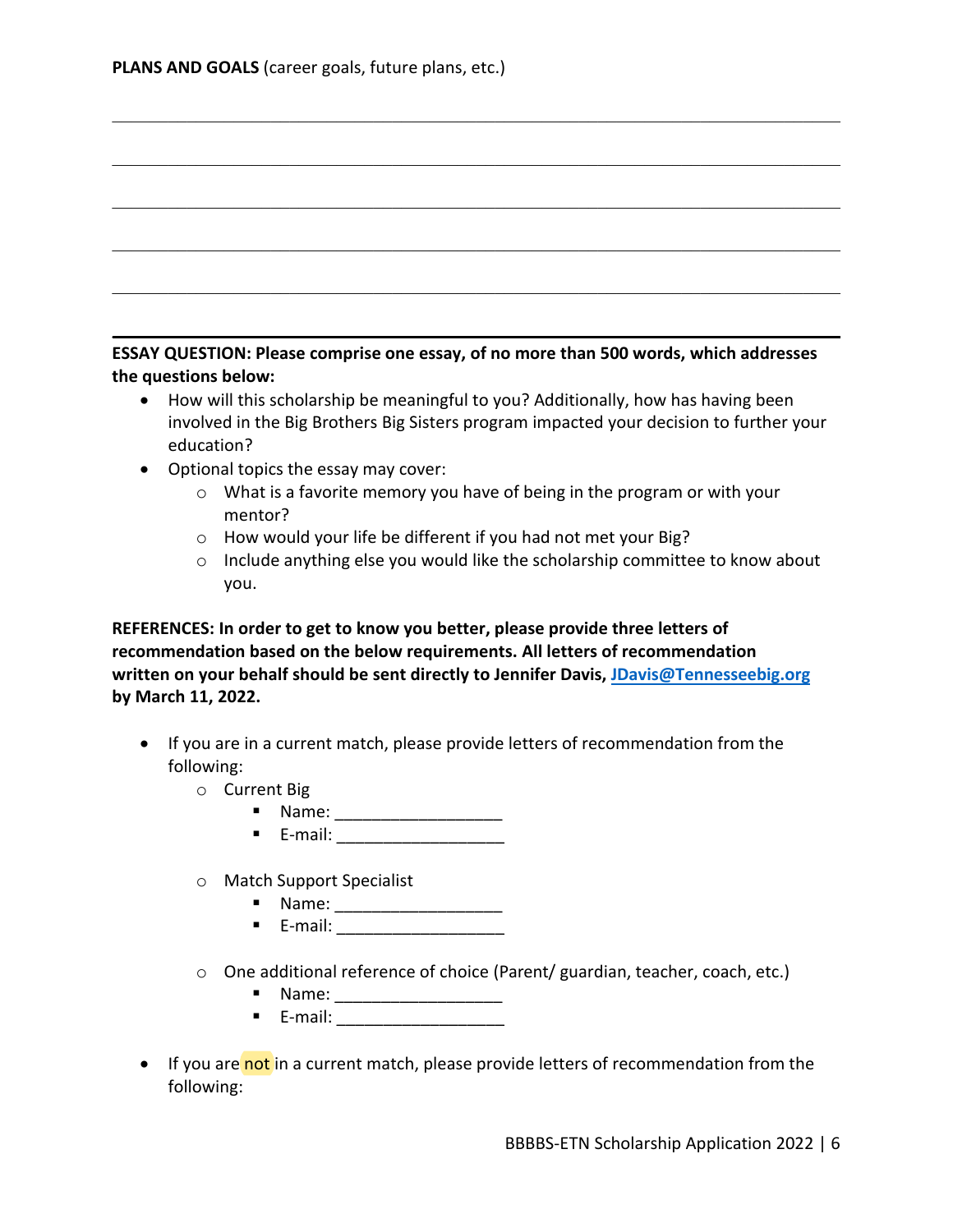- o References of choice (Previous Big, Parent/ guardian, teacher, coach, etc.)
	- Name: \_\_\_\_\_\_\_\_\_\_\_\_\_\_\_\_\_\_ E-mail: \_\_\_\_\_\_\_\_\_\_\_\_\_\_\_\_\_\_
	-
	- **Name:** 2008. 2010. 2010. 2010. 2010. 2010. 2010. 2010. 2010. 2011. 2012. 2012. 2012. 2012. 2012. 2013. 2014. 2014. 2014. 2014. 2014. 2014. 2014. 2014. 2014. 2014. 2014. 2014. 2014. 2014. 2014. 2014. 2014. 2014. 2014. 2014  $\blacksquare$  E-mail: \_\_\_\_\_\_\_\_\_\_\_\_\_\_\_\_\_\_\_\_\_\_\_\_
	- Name: \_\_\_\_\_\_\_\_\_\_\_\_\_\_\_\_\_\_
	- **E**-mail: \_\_\_\_\_\_\_\_\_\_\_\_\_\_\_\_\_\_\_\_\_\_

# **VERIFICATION STATEMENTS:**

### **Nomination Packet Verification:**

Initial here to verify that you have read, in full, this nomination packet.

# **Current or Former Little Verification:**

\_\_\_\_\_\_\_\_\_\_\_\_Initial here to verify that you are a current Little in the BBBS-ETN program. -OR-

Initial here to verify that you have previously been matched in the BBBS-ETN program for 12 months after the age of 14.

o (Approximate dates of match: Began\_\_\_\_\_\_\_\_\_ Completed: \_\_\_\_\_\_\_\_\_)

*\*\*\*Note that this verification is required for applicants.* 

# **First-Time College Student:**

Please write "yes" if you are the first person in your family to attend college.

*\*\*\*This is not a requirement of the scholarship and will be used for data and reporting purposes.* 

# **Additional Scholarship Consideration:**

BBBS-ETN has the opportunity to provide additional scholarship endowed by donors outside our organization. Please initial here to consent to being considered for these opportunities and to verify that you allow members outside of BBBS-ETN to review your application.

*\*\*\*This is not a requirement of the scholarship.*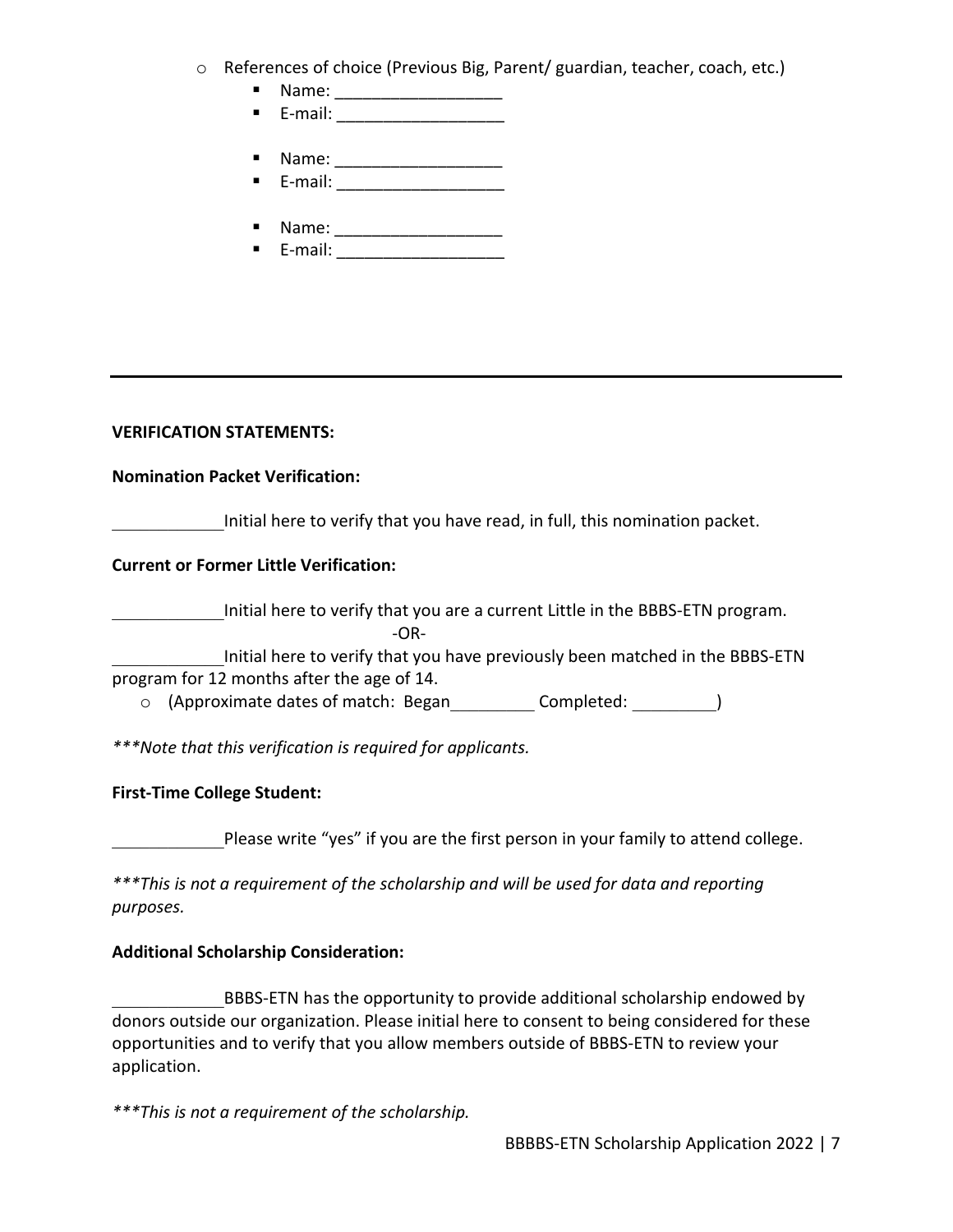Sign below to confirm that the information stated in your application is accurate and to confirm that the essay submitted is your own work.

Applicant's signature: \_\_\_\_\_\_\_\_\_\_\_\_\_\_\_\_\_\_\_\_\_\_\_\_\_\_\_\_\_\_\_\_

Date:  $\Box$ 

### **Applicant Checklist**

**Please make sure that you have all the required items on the checklist below:**

Completed application

Responses to essay question and references

Completed verification page

Signed media release (next page, if not currently on file)

Please submit the completed application to the address noted below:

Big Brothers Big Sisters East TN Attn: Scholarship Selection Committee 1100 Marion Street, Suite 100 Knoxville, TN 37921

If turning in your application by mail, please make a copy of the application in the event your application is not received at our office.

You may also email applications to JDavis@TennesseeBig.org. Applications received after the deadline will not be considered.

Please note that if you do not have access to computers or printers, you are encouraged to reserve the BBBS-ETN Success Center, by emailing ALeavitt@TennesseeBig.org.

If you have questions, please contact Jennifer Davis, BBBS-ETN Chief Program Officer and Scholarship Coordinator, at 865-243-3881 or JDavis@TennesseeBig.org.